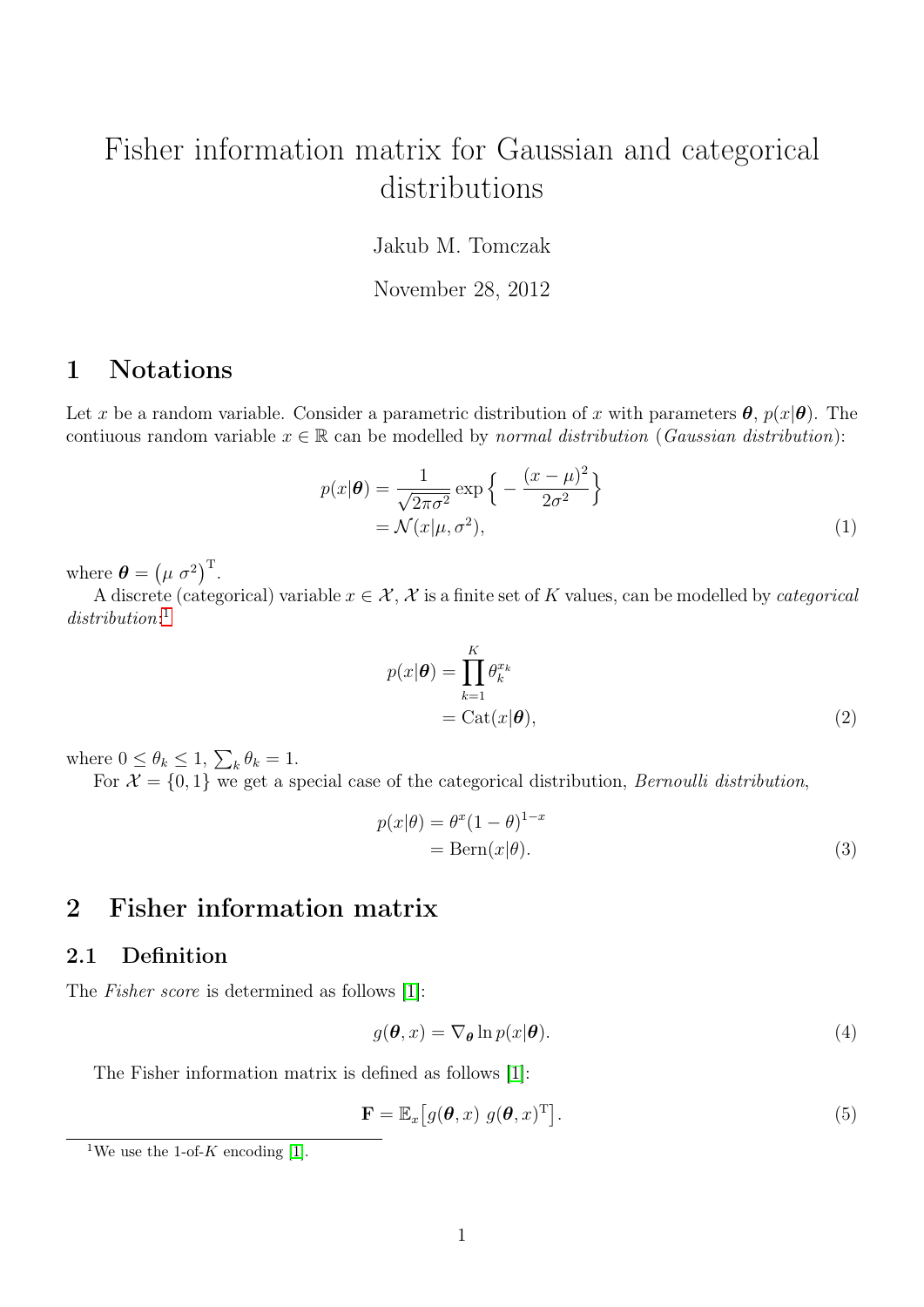#### 2.2 Example 1: Bernoulli distribution

Let us calculate the fisher matrix for Bernoulli distribution [\(3\)](#page-0-1). First, we need to take the logarithm:

$$
\ln \text{Bern}(x|\theta) = x \ln \theta + (1 - x) \ln(1 - \theta). \tag{6}
$$

Second, we need to calculate the derivative:

$$
\frac{\mathrm{d}}{\mathrm{d}\theta}\ln\mathrm{Bern}(x|\theta) = \frac{x}{\theta} - \frac{1-x}{1-\theta} \n= \frac{x-\theta}{\theta(1-\theta)}.
$$
\n(7)

Hence, we get the following Fisher score for the Bernoulli distribution:

$$
g(\theta, x) = \frac{x - \theta}{\theta(1 - \theta)}.
$$
\n(8)

The Fisher information matrix (here it is a scalar) for the Bernoulli distribution is as follows:

$$
F = \mathbb{E}_x[g(\theta, x) g(\theta, x)]
$$
  
\n
$$
= \mathbb{E}_x\left[\frac{(x - \theta)^2}{(\theta(1 - \theta))^2}\right]
$$
  
\n
$$
= \frac{1}{(\theta(1 - \theta))^2}\left\{\mathbb{E}_x[x^2 - 2x\theta + \theta^2]\right\}
$$
  
\n
$$
= \frac{1}{(\theta(1 - \theta))^2}\left\{\mathbb{E}_x[x^2] - 2\theta\mathbb{E}_x[x] + \theta^2\right\}
$$
  
\n
$$
= \frac{1}{(\theta(1 - \theta))^2}\left\{\theta - 2\theta^2 + \theta^2\right\}
$$
  
\n
$$
= \frac{1}{(\theta(1 - \theta))^2}\theta(1 - \theta)
$$
  
\n
$$
= \frac{1}{\theta(1 - \theta)}.
$$
\n(9)

#### 2.3 Example 2: Categorical distribution

Let us calculate the fisher matrix for categorical distribution [\(2\)](#page-0-2). First, we need to take the logarithm:

$$
\ln \text{Cat}(x|\boldsymbol{\theta}) = \sum_{k=1}^{K} x_k \ln \theta_k.
$$
\n(10)

Second, we need to calculate partial derivatives:

$$
\frac{\partial}{\partial \theta_k} \ln \text{Cat}(x|\boldsymbol{\theta}) = \frac{x_k}{\theta_k}.
$$
\n(11)

Hence, we get the following Fisher score for the categorical distribution:

$$
g(\theta, x) = \begin{bmatrix} \frac{x_1}{\theta_k} \\ \vdots \\ \frac{x_K}{\theta_K} \end{bmatrix} .
$$
 (12)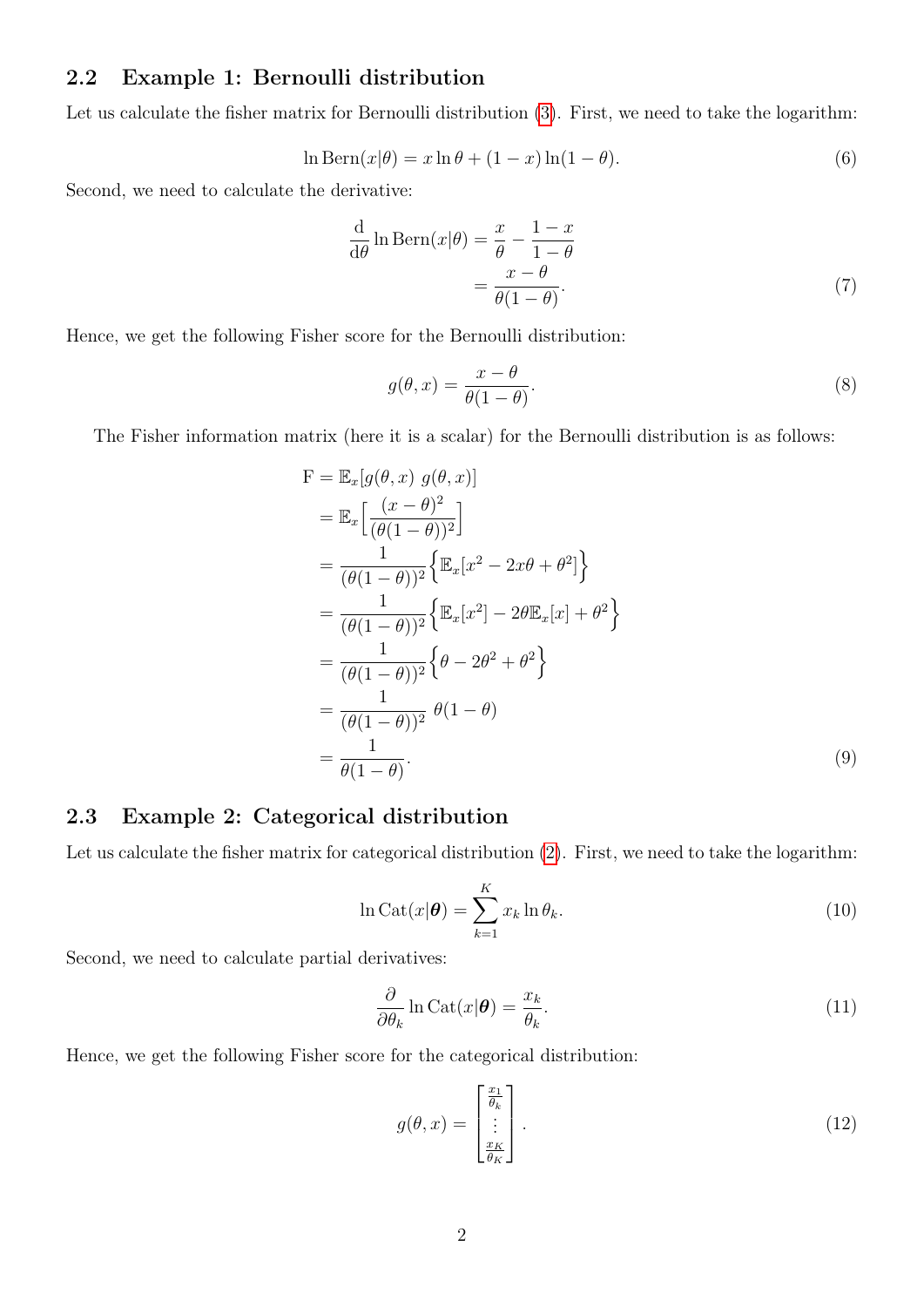Now, let us calculate the product of Fisher score and its transposition:

$$
\begin{bmatrix}\n\frac{x_1}{\theta_k} \\
\vdots \\
\frac{x_K}{\theta_K}\n\end{bmatrix}\n\begin{bmatrix}\n\frac{x_1}{\theta_k} & \cdots & \frac{x_K}{\theta_K}\n\end{bmatrix} = \n\begin{bmatrix}\n\left(\frac{x_1}{\theta_1}\right)^2 & \frac{x_1 x_2}{\theta_1 \theta_2} & \cdots & \frac{x_1 x_K}{\theta_1 \theta_K} \\
\vdots & \vdots & \cdots & \vdots \\
\frac{x_K x_1}{\theta_K \theta_1} & \frac{x_K x_2}{\theta_K \theta_2} & \cdots & \left(\frac{x_K}{\theta_K}\right)^2\n\end{bmatrix}
$$
\n
$$
= \n\begin{bmatrix}\ng_{11} & g_{12} & \cdots & g_{1K} \\
\vdots & \vdots & \cdots & \vdots \\
g_{K1} & g_{K2} & \cdots & g_{KK}\n\end{bmatrix}.
$$
\n(13)

Therefore, for  $g_{kk}$  we have:

$$
\mathbb{E}_x[g_{kk}] = \mathbb{E}_x \left[ \left( \frac{x_k}{\theta_k} \right)^2 \right]
$$
  
=  $\frac{1}{\theta_k^2} \mathbb{E}_x[x^2]$   
=  $\frac{1}{\theta_k}$ , (14)

and for  $g_{ij}$ ,  $i \neq j$ :

$$
\mathbb{E}_x[g_{ij}] = \mathbb{E}_x \left[ \frac{x_i x_j}{\theta_i \theta_j} \right]
$$
  
=  $\frac{1}{\theta_i \theta_j} \mathbb{E}_x[x_i x_j]$   
= 0. (15)

Finally, we get:

$$
\mathbf{F} = \text{diag}\left\{\frac{1}{\theta_1}, \dots, \frac{1}{\theta_K}\right\}.
$$
 (16)

#### 2.4 Example 3: Normal distribution

Let us calculate the Fisher matrix for univariate normal distribution [\(1\)](#page-0-3). First, we need to take the logarithm:

$$
\ln \mathcal{N}(x|\mu, \sigma^2) = -\frac{1}{2}\ln 2\pi - \frac{1}{2}\ln \sigma^2 - \frac{1}{2\sigma^2}(x - \mu)^2.
$$
 (17)

Second, we need to calculate the partial derivatives:

$$
\frac{\partial}{\partial \mu} \mathcal{N}(x|\mu, \sigma^2) = \frac{1}{\sigma^2} (x - \mu)
$$
\n(18)

$$
\frac{\partial}{\partial \sigma^2} \mathcal{N}(x|\mu, \sigma^2) = -\frac{1}{2\sigma^2} + \frac{1}{2\sigma^4} (x - \mu)^2.
$$
 (19)

Hence, we get the following Fisher score for normal distribution:

$$
g(\boldsymbol{\theta}, x) = \begin{bmatrix} \frac{\partial}{\partial \mu} \mathcal{N}(x | \mu, \sigma^2) \\ \frac{\partial}{\partial \sigma^2} \mathcal{N}(x | \mu, \sigma^2) \end{bmatrix}
$$
  
= 
$$
\begin{bmatrix} \frac{1}{\sigma^2} (x - \mu) \\ -\frac{1}{2\sigma^2} + \frac{1}{2\sigma^4} (x - \mu)^2 \end{bmatrix}.
$$
 (20)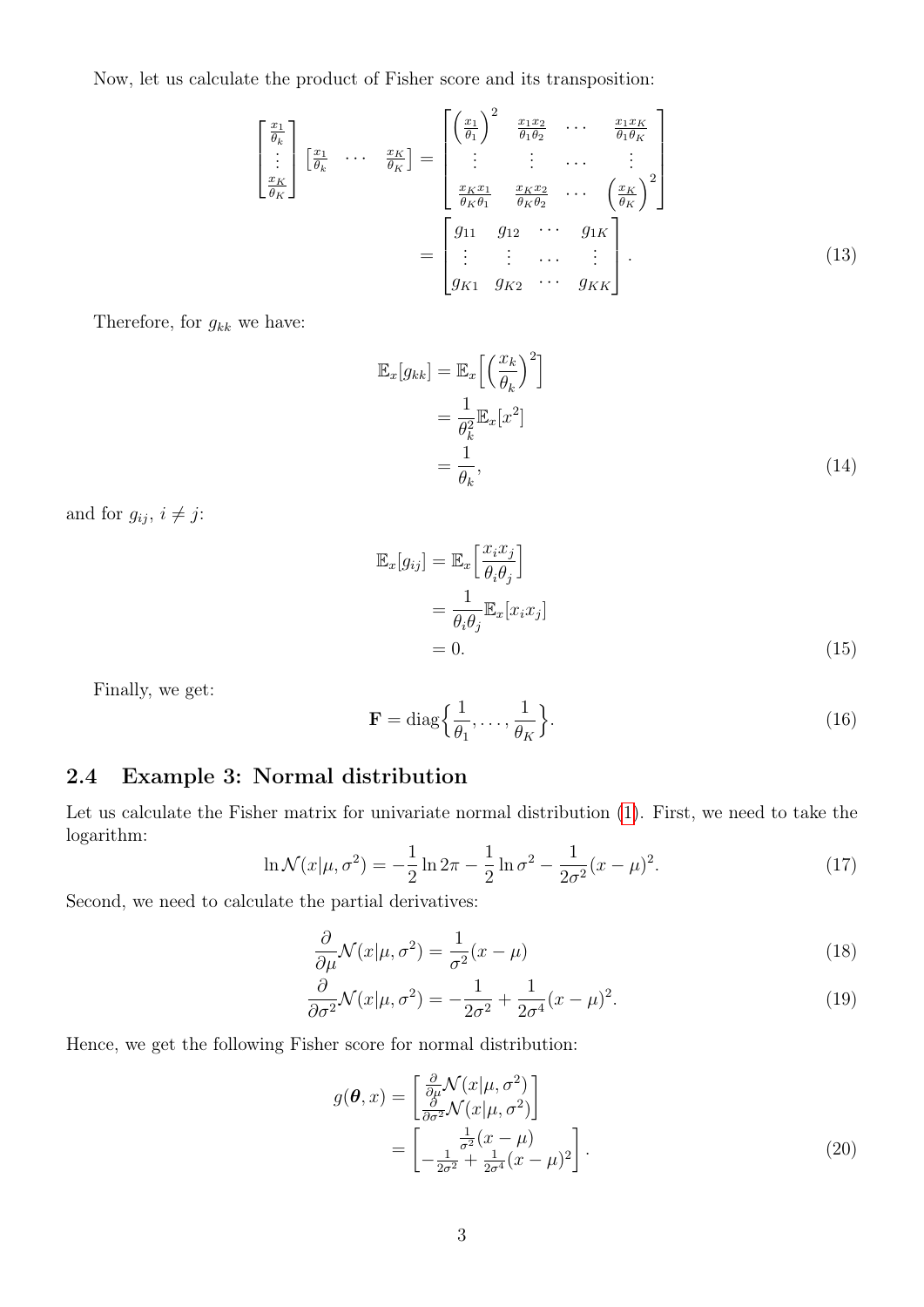Now, let us calculate the product of Fisher score and its transposition:

$$
\begin{bmatrix}\n\frac{1}{\sigma^2}(x-\mu) \\
-\frac{1}{2\sigma^2} + \frac{1}{2\sigma^4}(x-\mu)^2\n\end{bmatrix}\n\begin{bmatrix}\n\frac{1}{\sigma^2}(x-\mu) & -\frac{1}{2\sigma^2} + \frac{1}{2\sigma^4}(x-\mu)^2\n\end{bmatrix} =
$$
\n
$$
\begin{bmatrix}\n\frac{1}{\sigma^4}(x-\mu)^2 & -\frac{1}{2\sigma^4}(x-\mu) + \frac{1}{2\sigma^6}(x-\mu)^3 \\
-\frac{1}{2\sigma^4}(x-\mu) + \frac{1}{2\sigma^6}(x-\mu)^3 & \frac{1}{4\sigma^4} - \frac{1}{2\sigma^6}(x-\mu)^2 + \frac{1}{4\sigma^8}(x-\mu)^4\n\end{bmatrix} =
$$
\n(21)\n
$$
\begin{bmatrix}\ng_{11} & g_{12} \\
g_{21} & g_{22}\n\end{bmatrix},
$$

where  $g_{12} = g_{21}$ .

In order to calculate the Fisher information matrix we need to determine the expected value of all  $g_{ij}$ . Hence,<sup>[2](#page-3-0)</sup> for  $g_{11}$ :

$$
\mathbb{E}_x[g_{11}] = \mathbb{E}_x \left( \frac{1}{\sigma^4} (x - \mu)^2 \right)
$$
  
=  $\frac{1}{\sigma^2} \left( \mathbb{E}_x [x^2] - 2\mu^2 + \mu^2 \right)$   
=  $\frac{1}{\sigma^2} (\mu^2 + \sigma^2 - 2\mu^2 + \mu^2)$   
=  $\frac{1}{\sigma^2}$ , (22)

and for  $g_{12}$ :

$$
\mathbb{E}_{x}[g_{12}] = \mathbb{E}_{x}\left(-\frac{1}{2\sigma^{4}}(x-\mu) + \frac{1}{2\sigma^{6}}(x-\mu)^{3}\right)
$$
  
\n
$$
= -\frac{1}{2\sigma^{4}}(\mathbb{E}_{x}[x] - \mu) + \mathbb{E}_{x}\left(\frac{1}{2\sigma^{6}}(x^{3} - 3x^{2}\mu + 3x\mu^{2} - \mu^{3})\right)
$$
  
\n
$$
= \frac{1}{2\sigma^{6}}\left((\mathbb{E}_{x}[x^{3}] - 3\mu\mathbb{E}_{x}[x^{2}] + 3\mu^{2}\mathbb{E}_{x}[x] - \mu^{3})\right)
$$
  
\n
$$
= \frac{1}{2\sigma^{6}}\left((\mu^{3} + 3\mu\sigma^{2} - 3\mu(\mu^{2} + \sigma^{2}) + 3\mu^{3} - \mu^{3})\right)
$$
  
\n
$$
= 0,
$$
\n(23)

and for  $g_{22}$ :

$$
\mathbb{E}_{x}[g_{22}] = \mathbb{E}_{x}\left(\frac{1}{4\sigma^{4}} - \frac{1}{2\sigma^{6}}(x-\mu)^{2} + \frac{1}{4\sigma^{8}}(x-\mu)^{4}\right)
$$
\n
$$
= \frac{1}{4\sigma^{4}} - \frac{1}{2\sigma^{6}}\mathbb{E}_{x}[x^{2} - 2x\mu + \mu^{2}] + \frac{1}{4\sigma^{8}}\mathbb{E}_{x}[x^{4} - 4x^{3}\mu + 6x^{2}\mu^{2} - 4x\mu^{3} + \mu^{4}]
$$
\n
$$
= \frac{1}{4\sigma^{4}} - \frac{1}{2\sigma^{6}}\left(\mathbb{E}_{x}[x^{2}] - 2\mathbb{E}_{x}[x]\mu + \mu^{2}\right) + \frac{1}{4\sigma^{8}}\left(\mathbb{E}_{x}[x^{4}] - 4\mathbb{E}_{x}[x^{3}]\mu + 6\mathbb{E}_{x}[x^{2}]\mu^{2} - 4\mathbb{E}_{x}[x]\mu^{3} + \mu^{4}\right)
$$
\n
$$
= \frac{1}{4\sigma^{4}} - \frac{1}{2\sigma^{6}}\sigma^{2} + \frac{1}{4\sigma^{8}}3\sigma^{4}
$$
\n
$$
= \frac{1}{2\sigma^{4}}.
$$
\n(24)

Finally, we get:

$$
\mathbf{F} = \begin{bmatrix} \frac{1}{\sigma^2} & 0\\ 0 & \frac{1}{2\sigma^4} \end{bmatrix} . \tag{25}
$$

<span id="page-3-0"></span><sup>&</sup>lt;sup>2</sup>See Section [3](#page-4-1) for raw moments of univariate normal distribution.